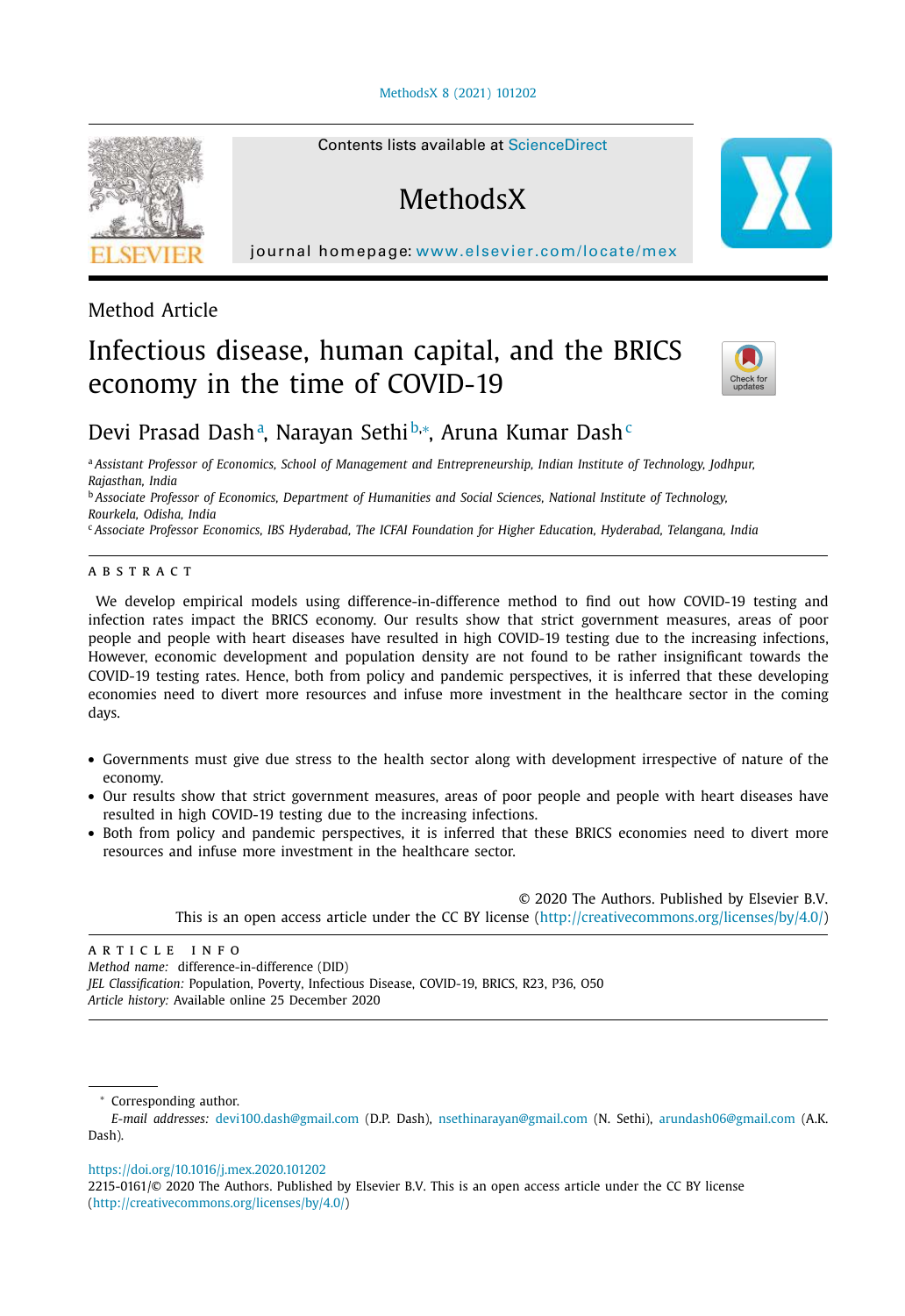| Subject Area:                  | Economics and Finance                                                           |
|--------------------------------|---------------------------------------------------------------------------------|
| More specific subject area:    | Infectious Disease and Human Capital:                                           |
| Method name:                   | difference-in-difference (DID)                                                  |
| Name and reference of original | Bertrand, Marianne, Esther Duflo, and Sendhil Mullainathan, "How Much Should    |
| method:                        | We Trust Differences-in-Differences Estimates?" Quarterly Journal of Economics, |
|                                | February 2004, https://doi.org/10.1162/003355304772839588                       |
| Resource availability:         | Not Applicable                                                                  |

#### **Specifications Table**

#### **Method details**

#### **Introduction**

In this study, we investigate infectious disease, human capital, and the BRICS economy during COVID-19 scenario. COVID-19 has led to an economic meltdown in emerging economies such as Brazil, Russia, India, China and South Africa which were the engine of global growth for the past two decades. These emerging economies have already become financially vulnerable due to falling of their primary exports due to the drastic decline in global demand [28]. The economic and social impact of COVID-19 is severe for the BRICS countries. In this situation, these countries need to concentrate on steering their domestic economies out of this pandemic crisis. The pandemic has affected the manufacturing and the services sector, particularly the education, health, hotels, real estate, hospitality, tours and travel, media, IT, retails, banking sector  $[11]$ . As the pandemic spreads and the number cases increases day by day, its negative effects on the world economy are eventually becoming much more evident [30]. The COVID-19 outbreak has affected nations enormously, mainly the nationwide lockdowns that have brought the social and economic life to a virtual standstill [11]. Studies by [2,3,8,10,19,22,25] show that how the COVID-19 pandemic increases significantly financial market risks and uncertainty, with significant negative effects on stock returns. However, [16] found that demographic factors and government policies are significant determinants of COVID-19. Furthermore, the studies also find that ongoing pandemics have impacted world energy market substantially during this time period in terms of impacting global oil price, oil and natural gas demand. [6,12,13,14,17,23]. Present studies have also found that pandemics have impacted world economy across sectors to a greater extent negatively impacting the global outcome [21,24,26,29,32,36,39,40]. Among various sectors, pandemics have especially impacted global trade and financial sector negatively [15,18,31,34,38].

The COVID-19 pandemic has resulted to a tremendous loss of human life around the world and poses an enormous threat to public health and millions of the people entered into the poverty trap  $[4]$ . Adhikari et al.  $[1]$  concludes that healthcare expenditures tremendously increase along with an increase in the intensity of spreading COVID-19. Thienemann et al. [33] concludes that high population density areas increase poverty and ill patients having HIV, TB and other parasitic diseases largely affect the COVID-19. Khan et al. [20] concludes that Asian countries could hard to find the way to escape COVID 19, due to lack of access to basic amenities and vaccination make it more vulnerable situation in low-income countries while the developed countries could have a better healthcare strategy to cope the COVID-19. Walker et al. [35] quoted that COVID-19 pandemic is likely to weigh higher on a developing country because of the poor health infrastructure and surplus demand. Rollins [27] quoted that low-income earners and the people remain in poverty face difficult time to survive with the disease. Becchetti et al.  $[9]$  found a strong correlation between pollution and infection/mortality. Hence, it is important to evaluate the resilience of Brazil, Russia, India, China, and South Africa economy in presence of COVID-19.

#### **Methodology and data**

#### *Methodology*

The association between COVID infection rates, testing, population density and economy can be studied using a difference- in- difference (DID) method [7]. The logic behind applying DID method is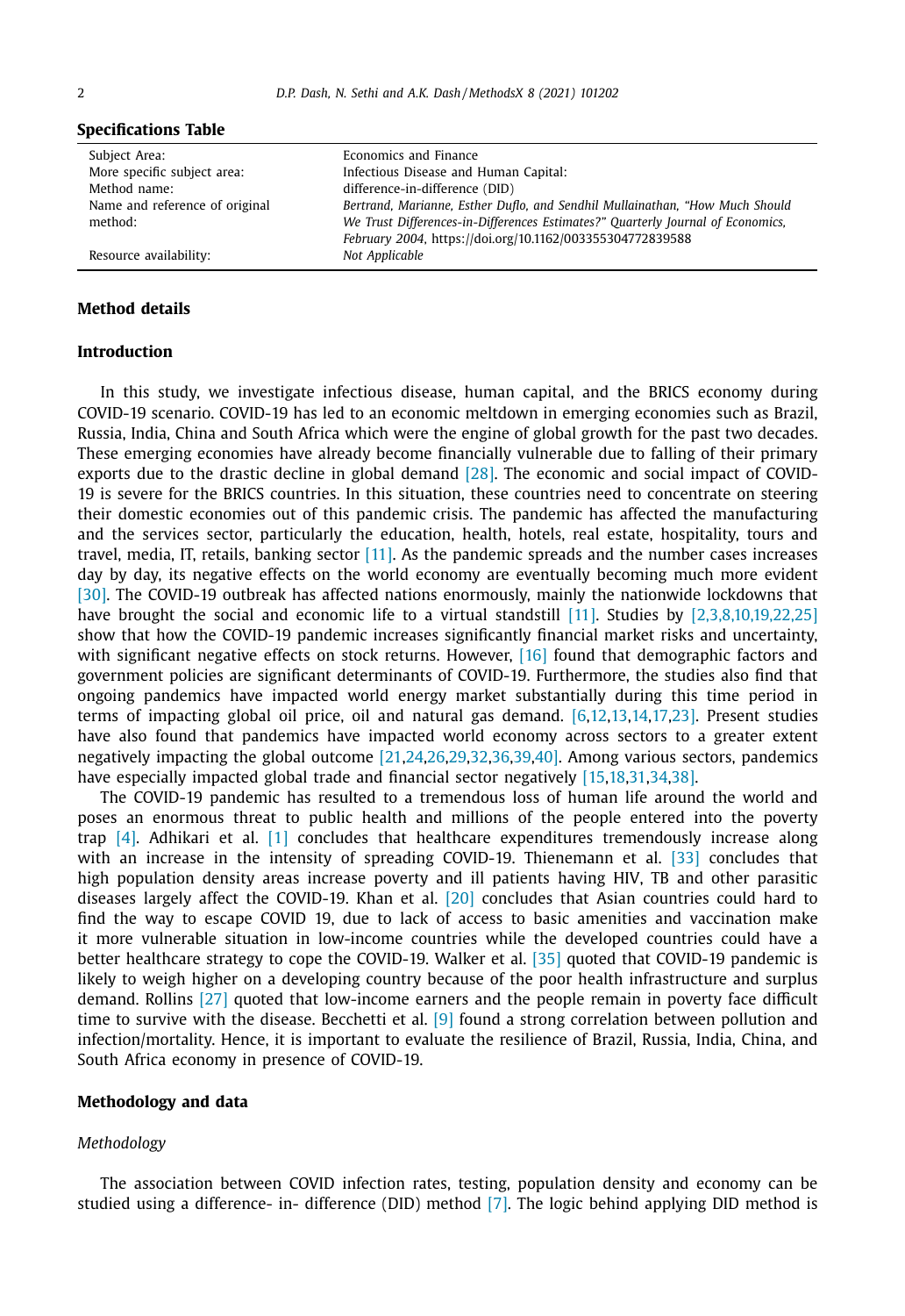to see, how the relation between outcome variable and variables of interests react through the control adopted before and after study. In this quasi-experimental design, DID is specifically used to estimate the effects of some special interventions. Since the work of [5], the DID method is used to see the relation between outcome variable and other explanatory variables in a quais-experimental design set up. In this set up especially in case of time intervention for two groups in two different time periods, we expose one of the groups to the treatment in the 2nd period, not in the 1st period. The 2nd group is not exposed to either of the period. In such instances, the same unit within the group are seen for each time period. This sort of analyses removes the biases for 2nd period comparisons between treatment and control groups and also removes the biases for comparisons in the treatment groups [37].

In our empirical strategy, intervention w.r.t time is taken especially from March 1, 2020 onwards. Intervention w.r.t space considers all 4 economies of India, China, Russia and Brazil except South Africa. This empirical setting of the study has considered the next 3 sets of equations to see the implementation of DID as an interaction between, time and treatment and time, treatment separately.

New test COVID<sub>I,T</sub> = 
$$
\alpha_1
$$
 COVID<sub>I,t</sub> +  $\alpha_2$ Stringency<sub>i,t</sub> +  $\alpha_3$ Population<sub>i,t</sub> +  $\alpha_4$ Powerty<sub>i,t</sub>  
+ $\alpha_5$ Heart disease<sub>i,t</sub> +  $\alpha_6$  Time +  $\varepsilon_{i,t}$  (1)

New test COVID<sub>1,T</sub> = 
$$
\alpha_1
$$
 COVID Infection<sub>i,t</sub> +  $\alpha_2$ Stringency<sub>i,t</sub> +  $\alpha_3$ Population<sub>i,t</sub> +  $\alpha_4$ Powerty<sub>i,t</sub>  
+ $\alpha_5$ Heart disease<sub>i,t</sub> +  $\alpha_6$  Treated +  $\varepsilon_{i,t}$  (2)

New test COVID<sub>1,T</sub> = 
$$
\alpha_1
$$
 COVID<sub>1,t</sub> +  $\alpha_2$ Stringency<sub>i,t</sub> +  $\alpha_3$ Population<sub>i,t</sub> +  $\alpha_4$ Powerty<sub>i,t</sub>  
+ $\alpha_5$ Heart disease<sub>i,t</sub> +  $\alpha_6$  DID +  $\varepsilon_{i,t}$  (3)

In Eqs. (1), (2) and (3), we have separately treated time, treated and DID as an addition to the existing explanatory and control variables. Time in Eq. (1) considers the date prior to March 1, 2020 as zero and after March 1, 2020 as one. The rationale behind implementing Time is that most COVID-19 infections after March 1, 2020 has been increased exponentially across these 5 economies. Treated in Eq. (2) depicts the cases of India, Brazil, Russia and China as one and South Africa as zero. Keeping Brazil, India, China and Russia as one indicates that these economies have been highly impacted COVID-19 more among the developing economies. In Eq.  $(6)$ , DID is used as the interaction term of both time and treated, considered earlier in both Eq. (3). Similarly, for sensitivity analysis, DID regressions are also being framed by considering GDP in place of population to see, how changes in economic performance of these economies impact the COVID19 testing rates.

New test COVID<sub>1,T</sub> = 
$$
\alpha_1
$$
 COVID<sub>1,t</sub> +  $\alpha_2$ Stringency<sub>i,t</sub> +  $\alpha_3$  GDP<sub>i,t</sub> +  $\alpha_4$ Powerty<sub>i,t</sub>  
+ $\alpha_5$ Heart disease<sub>i,t</sub> +  $\alpha_6$  Time +  $\varepsilon_{i,t}$  (4)

New test COVID<sub>1,T</sub> = 
$$
\alpha_1
$$
 COVID Infection<sub>i,t</sub> +  $\alpha_2$ Stringency<sub>i,t</sub> +  $\alpha_3$  GDP<sub>i,t</sub> +  $\alpha_4$ Powerty<sub>i,t</sub>  
+ $\alpha_5$ Heart disease<sub>i,t</sub> +  $\alpha_6$  Treated +  $\varepsilon_{i,t}$  (5)

New test COVID<sub>I,T</sub> = 
$$
\alpha_1
$$
 COVID<sub>I,t</sub> +  $\alpha_2$ Stringency<sub>i,t</sub> +  $\alpha_3$ Population<sub>i,t</sub> +  $\alpha_4$ Powerty<sub>i,t</sub>  
+ $\alpha_5$ Heart disease<sub>i,t</sub> +  $\alpha_6$  DID +  $\varepsilon_{i,t}$  (6)

*Data*

In this study, we empirically examine the relation between COVID infection, government measures and economic growth for BRICS economies over the time period Jan 1, 2020 to Oct 1, 2020. In BRICS economies, we have taken the usual 5 economies- India, China, Russia, Brazil and South Africa. We have considered numbers of COVID tests as the outcome variable. New COVID-19 infection, population, GDP and stringency are considered as the major explanatory variables. Poverty and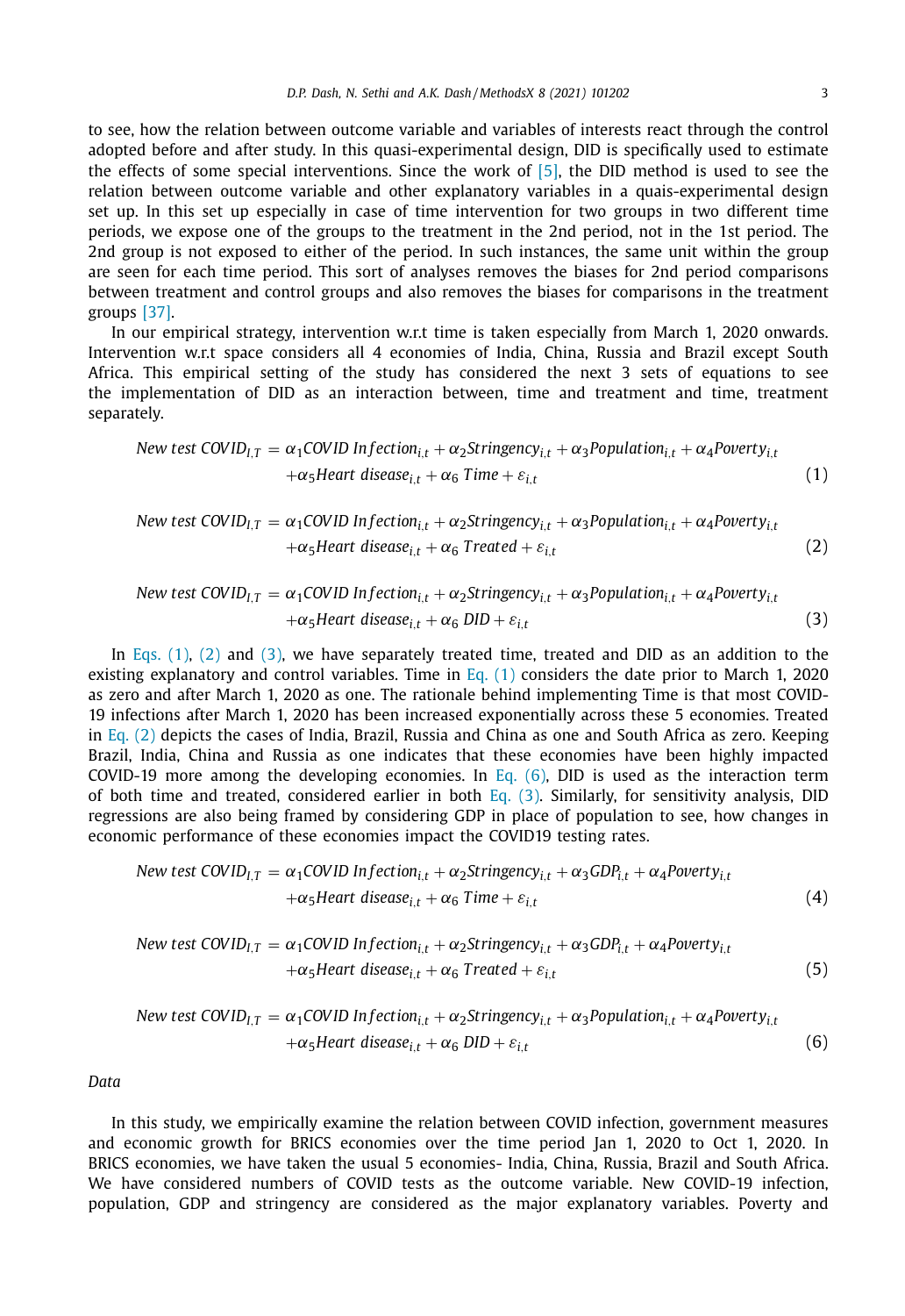**Table 1**

| . |                 |  |
|---|-----------------|--|
|   | DID estimation. |  |

| New test COVID       | I         | $\mathbf{I}$ | III       |
|----------------------|-----------|--------------|-----------|
| New COVID infection  | $0.584*$  | $0.709*$     | $0.619*$  |
|                      | (0.027)   | (0.031)      | (0.029)   |
| Stringency           | $0.290*$  | $0.456*$     | $0.789*$  |
|                      | (0.108)   | (0.085)      | (0.080)   |
| Population           | $-1.187*$ | $-0.653*$    | $-1.169*$ |
|                      | (0.059)   | (0.101)      | (0.063)   |
| Poverty              | $2.516*$  | $2.066*$     | $2.468*$  |
|                      | (0.067)   | (0.093)      | (0.073)   |
| <b>Heart Disease</b> | $1.461*$  | $1.624*$     | $1.577*$  |
|                      | (0.366)   | (0.426)      | (0.269)   |
| Time                 | $0.784*$  |              |           |
|                      | (0.134)   |              |           |
| Treated              |           | $-1.177*$    |           |
|                      |           | (0.160)      |           |
| <b>DID</b>           |           |              | $-0.269*$ |
|                      |           |              | (0.099)   |
| Constant             | $-2.607*$ | $-2.243*$    | $-2.093*$ |
|                      | (0.755)   | (0.921)      | (0.814)   |
| $R^2$                | 0.796     | 0.799        | 0.792     |

*Notes:* Author's own compilation. ∗∗∗*p* < 0.10; ∗ ∗*p* < 0.05; <sup>∗</sup>*p* < 0.01. All variables are converted into natural logarithm.

Number of people with heart disease are considered as the control variables of the study. All the data pertaining to our study are taken from Ourworldindata on a daily frequency basis. New COVID-19 testing infection is defined as the numbers of testing for people to detect COVID on a daily basis. New COVID-19 infection is defined as the numbers of people tested positive for COVID on a daily basis. Population is defined as the total number of persons both in urban and rural areas on a daily basis. Population is also considered as the unique proxy for the market size. GDP is defined as the final goods and services produced in the economy. Stringency in this case is defined as the stringent measures taken by the respective government in terms of curbing the movement of the people, economic activities, and shutdown measures as well. Stringency index is here measured in a scale ranging from 0 to 100. Furthermore, the control variables in this empirical model are poverty and people with heart diseases. The rationale behind taking the variables implies that people mostly in poor conditions and with pre-existing diseases like heart diseases are highly vulnerable to COVID.

#### *Empirical findings*

Table-1 shows the DID regression results in presence of the major explanatory variables population. In case of time specific intervention, we notice that stringency has especially worked well in terms of increasing COVID testing rates over the days. Our empirical results also suggest that every 1% increase in stringency measures has led to nearly 0.29% increase in the COVID-19-testing rates. More so, coefficients of poverty and heart disease and time are steadfastly indicating positive and significant association with the testing rates over the days. In cases of considering country specific interventions, we notice that except population, other coefficients exhibit positive and significant relation with the COVID testing rates. However, we find that coefficients of treated and population are found to be negatively and significantly associated with the testing rates over the days.

Next, we have considered GDP as one of the explanatory variables. In Table 2, our empirical results show that every 1% increase in COVID-19 infection rates has led to the increase in testing rates by 0.632% to 0.704% over the days. In cases of stringency measures, we notice that coefficients of stringency show positive and significant result in cases of country specific interventions. However, w.r.t development, stringency has not worked well in case of time specific intervention. It is due to the under-reporting of the COVID-19 testing rates in the developing economies.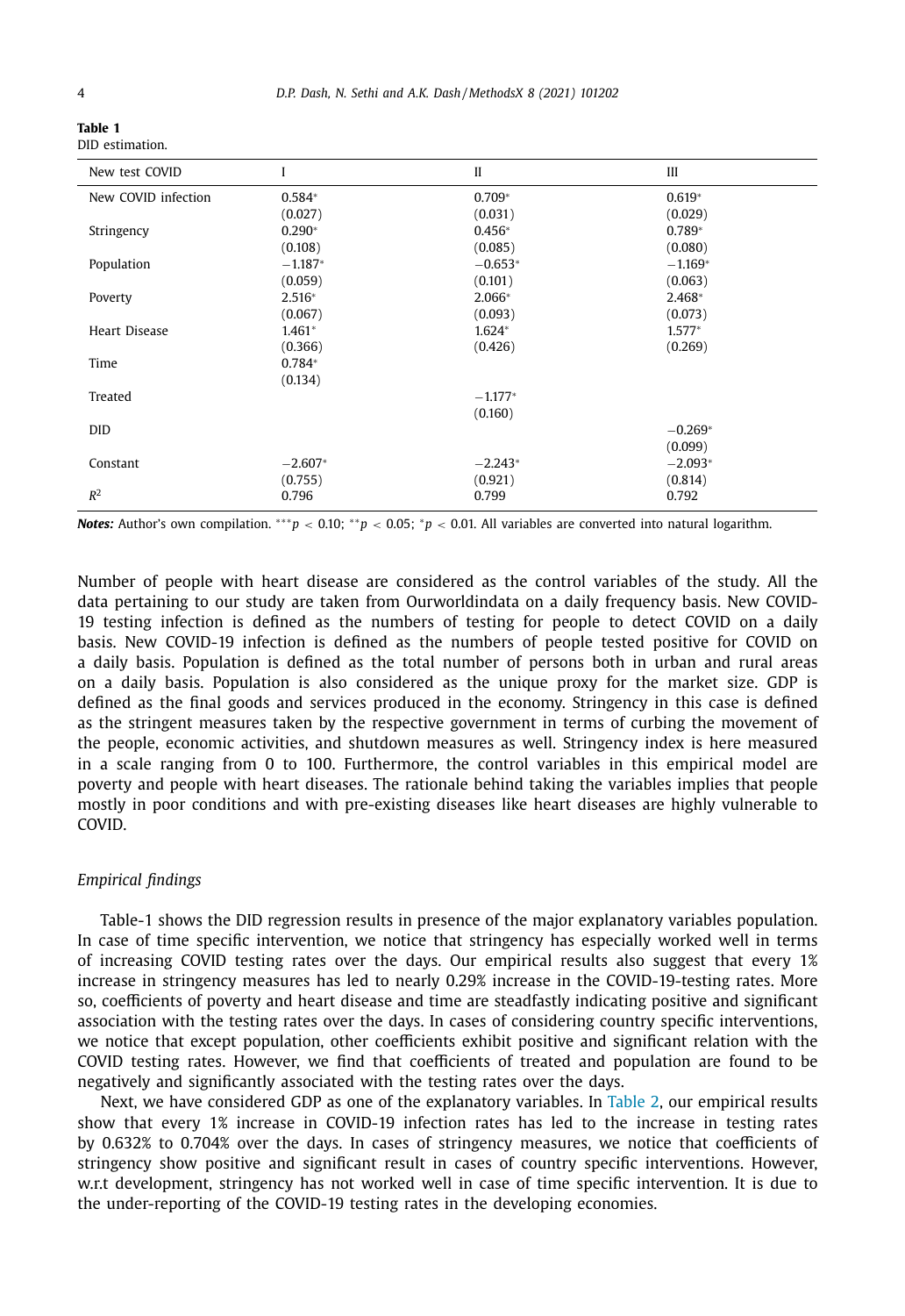| Table 2 |                          |  |
|---------|--------------------------|--|
|         | DID Regression with GDP. |  |

| New test COVID             |           | $\mathbf{I}$ | III       |
|----------------------------|-----------|--------------|-----------|
| <b>New COVID infection</b> | $0.632*$  | $0.709*$     | $0.654*$  |
|                            | (0.026)   | (0.031)      | (0.028)   |
| <b>Stringency</b>          | 0.150     | $0.456*$     | $0.614*$  |
|                            | (0.104)   | (0.085)      | (0.078)   |
| <b>GDP</b>                 | $0.797*$  | 4.813*       | 1.068*    |
|                            | (0.311)   | (0.754)      | (0.383)   |
| <b>Poverty</b>             | $0.597*$  | 3.708*       | 4.697*    |
|                            | (0.122)   | (0.320)      | (0.156)   |
| <b>Heart Disease</b>       | $1.233*$  | $1.412*$     | 1.309*    |
|                            | (0.260)   | (0.264)      | (0.264)   |
| Time                       | $0.813*$  |              |           |
|                            | (0.132)   |              |           |
| <b>Treated</b>             |           | $-0.760*$    |           |
|                            |           | (0.216)      |           |
| <b>DID</b>                 |           |              | $-0.054$  |
|                            |           |              | (0.051)   |
| Constant                   | $-6.618*$ | $4.649*$     | $-5.095*$ |
|                            | (1.624)   | (3.509)      | (1.809)   |
| $R^2$                      | 0.803     | 0.799        | 0.797     |

*Notes:* Author's own compilation. ∗∗∗*p* < 0.10; ∗ ∗*p* < 0.05; <sup>∗</sup>*p* < 0.01. All variables are converted into natural logarithm.

#### **Conclusion**

This study documents the rapid emergence of the COVID-19 infection rates at the onset of rising economic development and several economic challenges. In our empirical experiments, we also find that areas with more economic development and high population density are often exhibiting lesser COVID testing incidents due to the lack of co-operation and under-reporting of COVID testing. Specifically, our empirical investigation shows that although testing rates have been increased positively with the infection rates, still people with lesser economic likelihoods are highly exposed to the coronavirus in these countries.

This study has led to some policy suggestions. First, the developing economies must invest more of its resources towards the healthcare sector. Second, more of testing to common people along with opening hospital avenues can help curb and detect the exposure of common masses.

#### **Declaration of Competing Interest**

The authors declare that they have no known competing financial interests or personal relationships that could have appeared to influence the work reported in this paper.

#### **Acknowledgments**

The authors are grateful to the editor, guest editor (Dr. Susan Sunil Sharma) and anonymous referees of the journal for their extremely useful suggestions for the improvement of this paper. The usual disclaimers apply.

#### **References**

- [1] S.P. Adhikari, S. Meng, Y.J. Wu, Y.P. Mao, R.X. Ye, Q.Z. Wang, H. Zhou, Epidemiology, causes, clinical manifestation and diagnosis, prevention and control of coronavirus disease (COVID-19) during the early outbreak period: a scoping review, Infect. Dis. Poverty 9 (1) (2020) 1–12.
- [2] A.M. Al-Awadhi, K. Al-Saifi, A. Al-Awadhi, S. Alhamadi, Death and contagious infectious diseases: impact of the COVID-19 virus on stock market returns, J. Behav. Exp. Financ. (2020) 100326.
- [3] M. Ali, N. Alam, S.A.R. Rizvi, Coronavirus (COVID-19)–An epidemic or pandemic for financial markets, J. Behav. Exp. Financ. (2020) 100341.